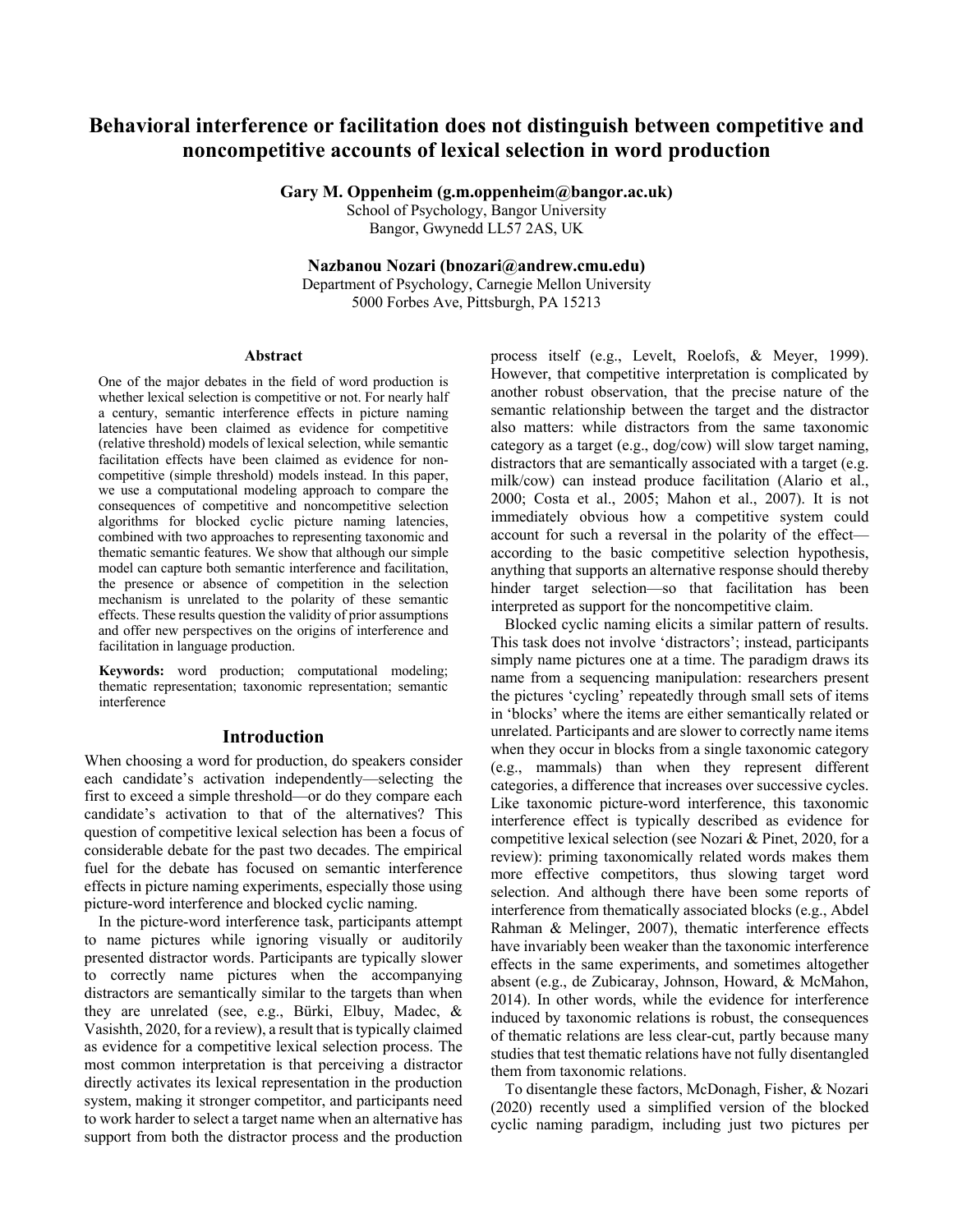block, controlled for quantitative measures of both taxonomic similarity (Resnik scores) and thematic similarity (association scores). They paired the same target pictures once with taxonomically related pictures (high Resnik and low association scores), once with thematically related pictures (high association and low Resnik scores), and once with pictures that were unrelated to the target in either dimension (low scores on both measures). This double dissociation, along with controlling for segmental overlap, which can itself induce interference, allowed for disentangling the two effects: compared to the baseline, taxonomic similarity induced clear interference, while thematic similarity produced marginal facilitation that also significantly differed from the taxonomic interference.

To summarize, the behavioral evidence is clear: taxonomic relations reliably induce interference, while thematic relations often do not, and may even facilitate production. The question is: Can these seemingly opposing effects be captured using a single mechanism, and if so, is that mechanism competitive or non-competitive selection?

In this paper, we use a computational modeling approach to critically evaluate two core assumptions underlying the use of both paradigms to assess the presence or absence of lexical competition: (1) behavioral interference is evidence for competitive lexical selection, and (2) behavioral facilitation is evidence against competitive lexical selection. The first of these assumptions has already received some scrutiny. Regarding taxonomic picture-word interference, researchers have proposed alternative explanations that do not require competition at the level of lexical selection. The Response Exclusion Hypothesis (e.g., Mahon et al., 2007), for instance, posits that semantic picture-word interference results instead reflect late, post-selection monitoring processes that participants engage in response to the peculiarities of the picture-word interference task. A participant might initially choose a response quite easily but covertly re-evaluate it before actually speaking it aloud. Such alternatives abound because the complexity of the task hinders associating even robust empirical results with specific properties of the production system (Oppenheim & Balatsou, 2019).

Regarding interference in the blocked cyclic naming paradigm, Oppenheim, Dell, & Schwartz, (2010) have previously shown that such taxonomic interference naturally emerges from domain-general incremental learning processes, regardless of whether they are paired with competitive or noncompetitive algorithms for lexical selection. While the learning account is compatible with competitive selection models, it renders any possible competition in the selection algorithm superfluous.

The question that we now turn to is whether thematic facilitation in such paradigms implies the absence of competition. Under the competitive selection account, any manipulation that increases the activation of an alternative response is generally expected to delay target selection and

thereby increase naming latencies, so the account struggles to explain any systematic exception to that pattern (e.g., Levelt et al., 1999). Associative facilitation in picture-word interference might therefore require ad hoc assumptions that semantic associates do not compete with targets for selection, or be explained away as caused by other, non-selection mechanisms. But because thematic interference in blocked cyclic naming has repeatedly been claimed as evidence for competitive lexical selection (e.g., Abdel Rahman & Melinger, 2007), its absence in better controlled studies (e.g., McDonagh et al., 2020) is more problematic for the account.

In the following simulations, we offer a novel account of the range of observed thematic effects in blocked cyclic naming as emerging from variation in the contextdependence of thematic representations. Simulation 1 shows that, when we represent thematic features in precisely the same way as taxonomic features, contributing to lexical retrieval regardless of context, they produce cumulative semantic interference. Simulation 2 shows that, when we instead assume that thematic features contribute more to lexical activation in supporting contexts—for instance, when they are shared by successive items—thematic relationships can instead yield facilitation. In each simulation, we simulate response times using both competitive and noncompetitive algorithms for lexical selection, and in each simulation the contrasting algorithms yield equivalent results.

#### **Model Description**

We assess the consequences of competitive lexical selection and approaches to taxonomic and thematic representation within the framework of Oppenheim, Dell, & Schwartz's (2010) Dark Side model of incremental learning in semantically driven word production, implemented in R/C++. This simple model maps shared semantic features onto words via a single layer of connections, adjusting the connections after each retrieval to reduce activation error. It was originally proposed as an explanation of taxonomic cumulative semantic interference in tasks including blocked cyclic picture naming, allowing us to straightforwardly compare selection rules under two approaches to representing thematic associations.

#### **Architecture**

As illustrated in Figure 1, the model consists of an array of semantic nodes, described<sup>1</sup> as semantic features, directly mapped to an array of word nodes via a single layer of learnable connections, initialized at zero.

**Representations.** Following Oppenheim et al. (2010), this model represents each word as the unique intersection of two semantic features. For instance, within its small vocabulary, the output word 'dog' is the intersection of [mammal] and [terrestrial] input features, while the output word 'car' is the

<sup>&</sup>lt;sup>1</sup> Though the term 'feature' can imply a localist approach to semantic representation, the model is similarly compatible with distributed approaches.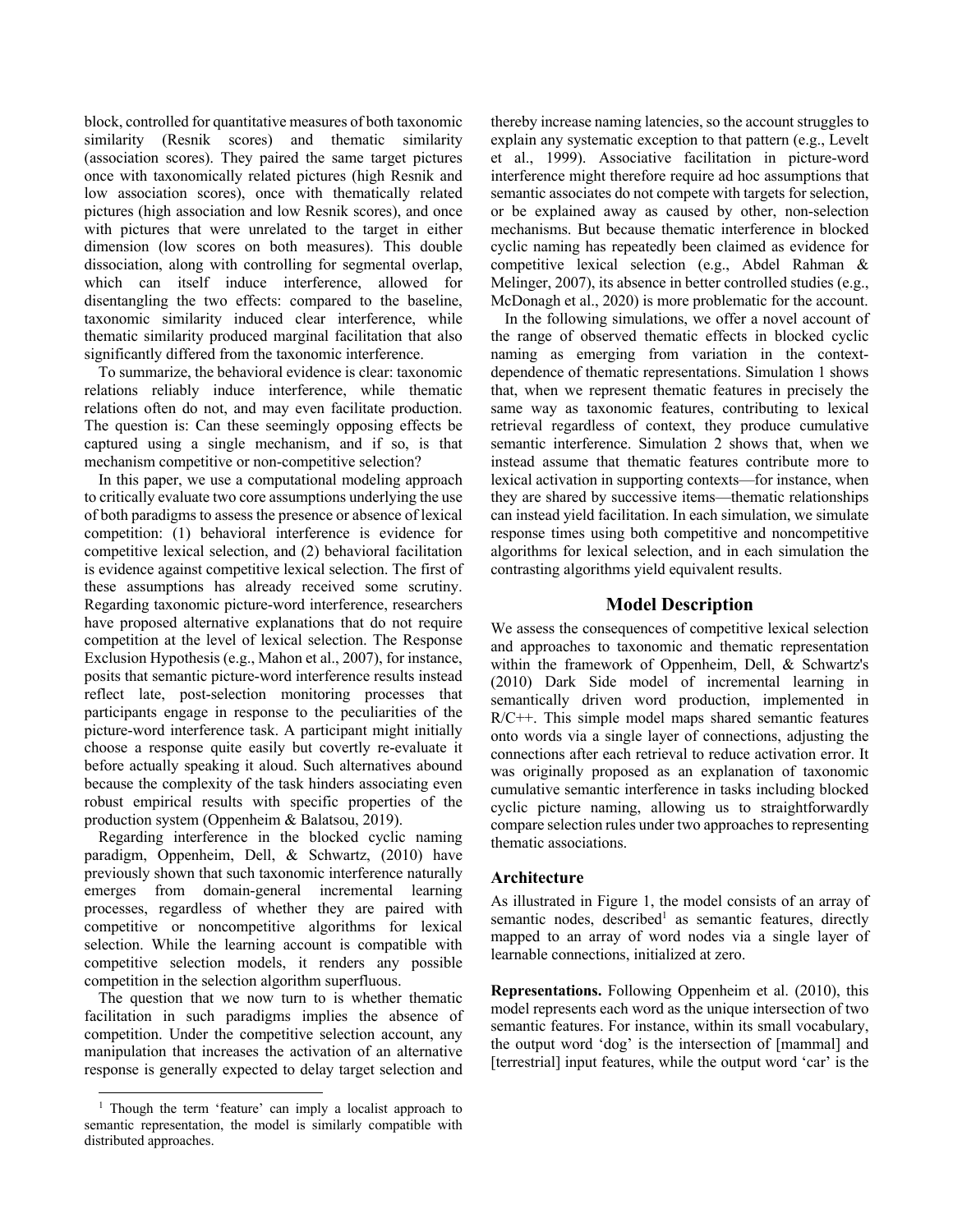

Figure 1: Architecture of the base model as implemented in Simulation 1. All connection weights are learned from experience: excitatory in black, inhibitory in grey.

intersection of the [vehicular] and [terrestrial] input features. A simple extension of this approach could represent thematic features like [birthday party] in exactly the same way.

#### **Algorithms**

Following Oppenheim et al. (2010), each trial consists of three phases: activation, selection, and learning.

**Activation.** Each trial begins with the activation of two semantic features, setting their activations to 1 and the activations of all other nodes to zero. From these, we calculate the initial activation of each output word as the sigmoidal transformation of its net input, including a small amount of normally distributed noise. Thus, the net input for each word output node *i* is calculated in Eq. 1 as the sum of the activation of each input node, *aj*, times the weight of its connection to node *i*, *wij*:

$$
net_i = \sum_j w_{ij} a_j
$$
 Eq. 1

And the activation for each word output node *i* is given in Eq. 2 as a sigmoidal function of the net input, plus a small amount of normally distributed noise (with a mean of 0 and a variance of  $\nu$ :

$$
a_i = \frac{1}{1 + e^{-(net_i + N(0,\nu))}}
$$
 Eq. 2

**Selection.** An active selection process plays out over time, linking each word's activation to its likelihood and timing of selection. We assume that this selection emerges from an evidence accumulation process, which 'boosts' task-relevant activations toward a selection threshold,  $\tau$ , at a rate,  $\beta$ . The functional nature of this selection process remains an active topic of debate. While researchers universally assume that the process imposes a winner-take-all function that links target activation to the time of target selection, accounts differ on the possible role of non-target activations in determining target selection times. To address the range of theoretical perspectives, we report selection times according to two formulae.

First, a non-competitive formula (Eq. 3, following Eq. 11 from Oppenheim et al, 2010) assumes that the time of word selection is a simple threshold function of the activation of the most strongly activated word.

$$
t_{selection} = \log_{\beta} \left( \frac{\tau}{a_{i \, t_1}} \right) \tag{Eq. 3}
$$

Second, a competitive formula (Eq. 4, following Eq. 12 from Oppenheim et al., 2010; cf. Krajbich & Rangel, 2011; Nozari & Hepner, 2019) assumes that the time of word selection is a *relative* threshold function of the activation of the most strongly activated word compared to the next most strongly activated word.

$$
t_{selection} = \log_{\beta} \left( \frac{\tau}{a_{i t_1} - a_{strongest \, competitor \, t_1}} \right) \qquad \text{Eq. 4}
$$

We have selected these algorithms for the sake of expository clarity, with the assumption that other plausible algorithms will yield similar predictions when considered at the same grain.

**Learning.** At the end of the trial, the weight of each connection is adjusted according to the Widrow-Hoff (1960) Delta Rule (Eq. 5), implementing a supervised corrective learning algorithm:

$$
\Delta w_{ij} = \eta (a_i (1 - a_i) (d_i - a_i)) a_j
$$
 Eq. 5

**Parameters.** Model parameters are given in Table 1. These are identical to the parameters used in Oppenheim et al. (2010), with one exception: because we are only interested in response times in these simulations, we reduced the activation noise parameter from 0.5 to 0.1.

#### **Simulation 1**

In Simulation 1, we show that the model can capture the basic taxonomic cumulative semantic interference effect in McDonagh et al.'s (2020) modified blocked cyclic naming paradigm, and test whether competitive selection is necessary for demonstrating such interference. This demonstration and test naturally extend to thematic interference if we assume that speakers similarly use thematic 'features' to support word retrieval.

### **Methods**

The model was trained as in Oppenheim et al.'s (2010) Simulation 2, with identical parameters as described above. The only major difference is that, following McDonagh et al.'s (2020) method, the testing phase implemented 6 twoitem cycles instead of four 6-item cycles.

Table 1: Model parameters.

| Parameter                                                                    | Value |
|------------------------------------------------------------------------------|-------|
| Learning rate $(\eta)$                                                       | 0.75  |
| Activation noise $(\nu)$                                                     | 0.1   |
| Boosting rate $(\beta)$                                                      | 1.01  |
| Threshold $(\tau)$                                                           |       |
| Deadline $(\Omega)$                                                          | 100   |
| Scaling constant for the matic input $(\lambda; \text{Sim } 2 \text{ only})$ | 0.25  |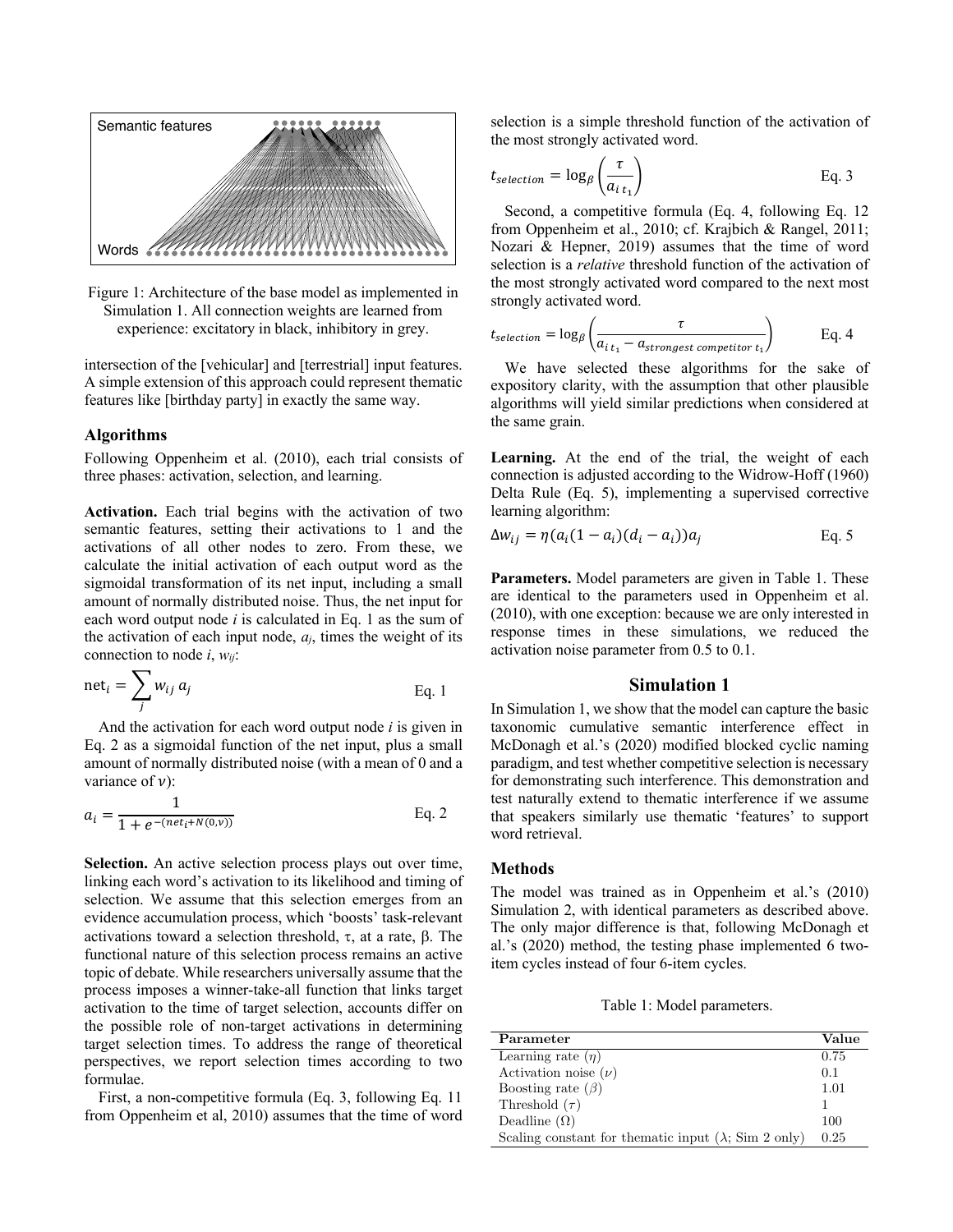**Vocabulary.** As in Oppenheim et al.'s (2010) Simulation 2, the model was trained on a vocabulary that mapped 12 semantic features onto 36 words. Each feature was shared by exactly six words, and each word represented the unique intersection of two features.

**Pre-training.** All connection weights were initialized at 0. Prior to simulating the experiment, we trained the model with 100 randomly ordered passes through its entire vocabulary, updating connection weights after each trial.

**Experiment simulation.** To approximate McDonagh et al.'s (2020) task, we ran the model separately on 1024 blocks in each of two conditions: (1) a *Baseline* condition, where the targets shared neither taxonomic nor thematic features, and (2) a *Semantically related* condition, where the targets shared one of their two input features; because this simulation assumes equivalency between taxonomic and thematic features, the shared feature can be assumed to represent either. As in the empirical study, each block consisted of 6 randomly ordered 'cycles' through the two items.

#### **Results**

The simulation produced the expected cumulative semantic interference effect: slower lexical selections in the semantically related condition than in the semantically unrelated condition, corresponding to the longer RTs that are typically observed in human data. Figure 2 depicts the mean per-cycle simulated selection times for 1024 blocks in each condition, using both the competitive (Figure 2a) and noncompetitive (Figure 2b) selection rules. Notably, the model produces the same cumulative semantic interference effect, increasing across cycles, when employing the competitive selection rule as when employing the noncompetitive one.

#### **Discussion**

Simulation 1 demonstrates that our model naturally accounts for cumulative semantic interference in this simplified blocked cyclic naming paradigm. As in Oppenheim et al. (2010), the crucial mechanism underlying this interference is incremental learning: strengthening and weakening connections to reduce error leads the model to emphasize its most recent experience even if doing so requires partially forgetting previous knowledge (cf. McCloskey & Cohen, 1989).

 Although the semantic features in our base model may most obviously approximate taxonomic features from taxonomically related items (e.g., where 'cow' and 'bear' share a 'mammal' feature), note that this simulation also addresses the simplest case for thematic associations, where thematic features are represented and used in a way that is indistinguishable from taxonomic features (e.g., 'cow' and 'milk' share a 'dairy farm context' feature). That is, if there is no real distinction between thematic features and taxonomic features in general, then extending the scope of a taxonomic feature-based model to include thematic features is as simple as re-labeling the semantic features as 'thematic' and leads to the same interference for both taxonomic and thematic relations. This demonstration is important because thematic associations have sometimes been claimed to elicit interference in the blocked cyclic naming paradigm (e.g., Abdel Rahman & Melinger, 2007). Crucially, however, a model with a non-competitive selection rule is just as successful at capturing such behavioral interference as one with a competitive selection rule. In short, regardless of whether it is attributed to taxonomic or thematic relations, behavioral interference cannot distinguish between competitive and non-competitive lexical selection.

#### **Simulation 2**

Simulation 2 extends the findings of Simulation 1, by testing whether a non-competitive selection mechanism is necessary for explaining behavioral facilitation. In this simulation, we consider the possibility that thematic features may crucially



Figure 2: Results of Simulation 1. Selection latencies in Panel (a) are calculated according to a strongly competitive selection rule, while latencies in Panel (b) are calculated according to a non-competitive selection rule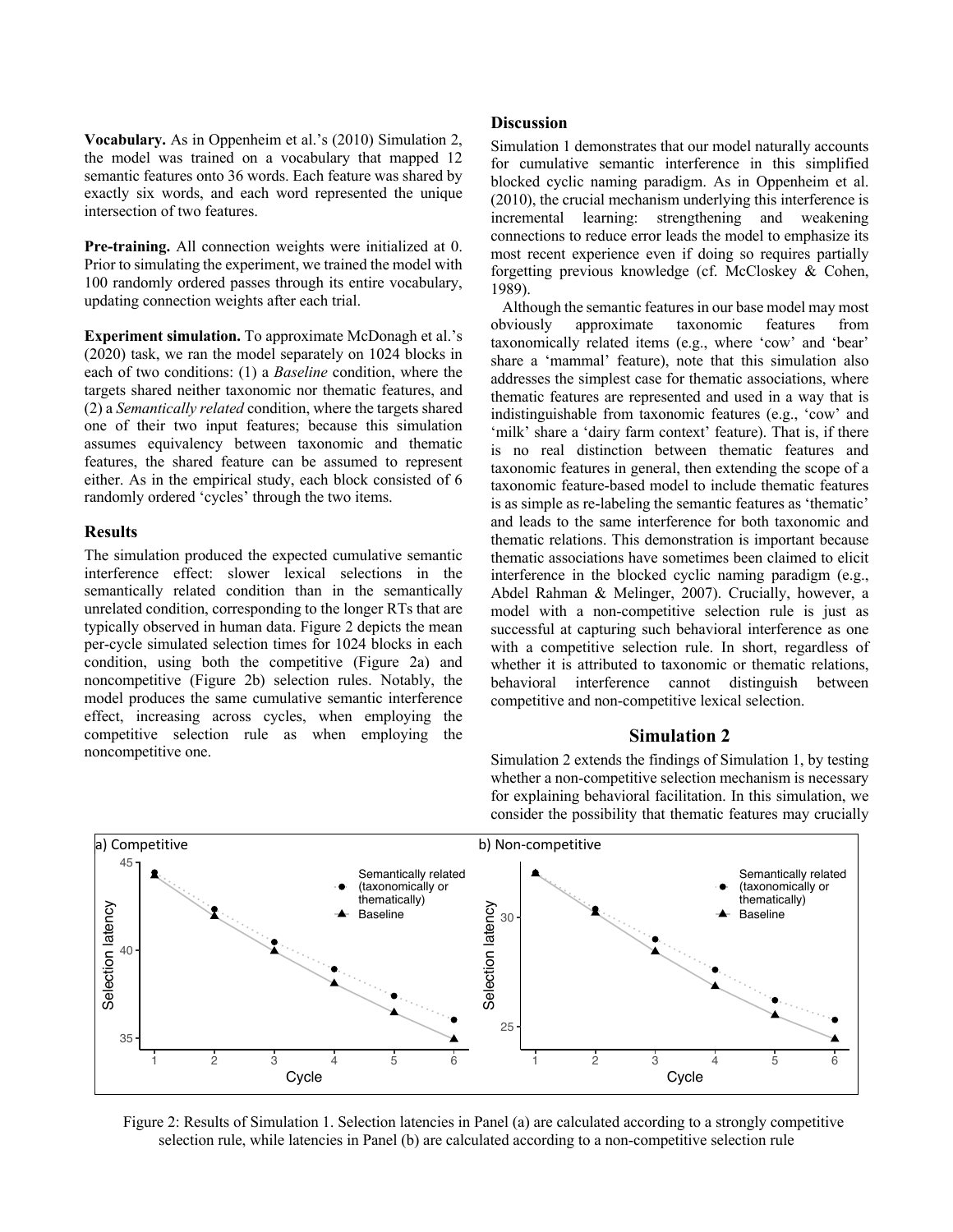differ from taxonomic features in their context-dependence. While taxonomic features tend to be central to the representation of a word/concept, reliably activated regardless of the context, we assume that thematic features are only weakly associated, making their wider contextual relevance more critical to their activation (e.g., Barsalou, 1982). As one way to implement this distinction, in Simulation 2 we represent and train the contribution of thematic associations as weak auxiliary semantic features that require supporting contexts: each word is sufficiently specified by its taxonomic features, as in Simulation 1, but we assume that a 'theme' node provides an additional retrieval cue when it has already been activated by the preceding word. For instance, naming 'cow' and 'tractor' together may activate a 'farm' theme that then provides an additional retrieval cue, but because that theme is not part of the core representation of either concept, it provides no support when encountering 'cow' in the context of farmirrelevant words like 'bear' or 'stapler'.

#### **Methods**

Methods followed Simulation 1, except as specified below.

**Vocabulary** As illustrated in Figure 3, we expanded the 12 feature x 36-word vocabulary from Simulation 1 to include an orthogonal set of six new 'theme' input features, each associated equally often with each of the 12 taxonomic features.

**Thematic input feature activation.** As discussed above, we assume that features crucially differ from taxonomic features in that they contribute more to word retrieval in supporting contexts. We implement this assumption for Simulation 2 by applying Eq. 6 in both pre-training and testing to calculate the contribution of each thematic input feature to the net input for the lexical layer. Each thematic input feature, *a*j, contributes a scaled activation value, *a'*j, if it is active in the current trial



Figure 3: Architecture of the extended model as implemented in Simulation 2.

and was active in the previous trial, else its contribution reduces to 0.

$$
a'_{j} = \lambda a_{j, current} a_{j, previous} \qquad \text{Eq. 6}
$$

Although this implementation is admittedly ad hoc, Eq. 6 assumes that contextual support integrates activation patterns across multiple trials, and crucially that thematic features contribute more to word retrieval in supporting contexts.

**Experiment simulation.** The simulation followed the methods of Simulation 1, except that it now included 1024 blocks of each of three conditions: (1) a *Baseline* condition, where the targets shared neither taxonomic nor thematic features, (2) a *Taxonomically related* condition, where the targets shared one taxonomic feature but no thematic features, and (3) a *Thematically related* condition, where the targets shared one thematic feature but no taxonomic features.

#### **Results**

Mean selection times for Simulation 2 are depicted in Figure 4. If we assume that thematic features only contribute to word retrieval in supporting contexts, this model again generates the expected cumulative semantic interference for taxonomic features, but it now predicts net facilitation instead of



Figure 4: In Simulation 2, semantic blocking with a thematic association creates facilitation rather than interference. Selection latencies in Panel (a) are calculated according to a strongly competitive selection rule, while latencies in Panel (b) are calculated according to a non-competitive selection rule.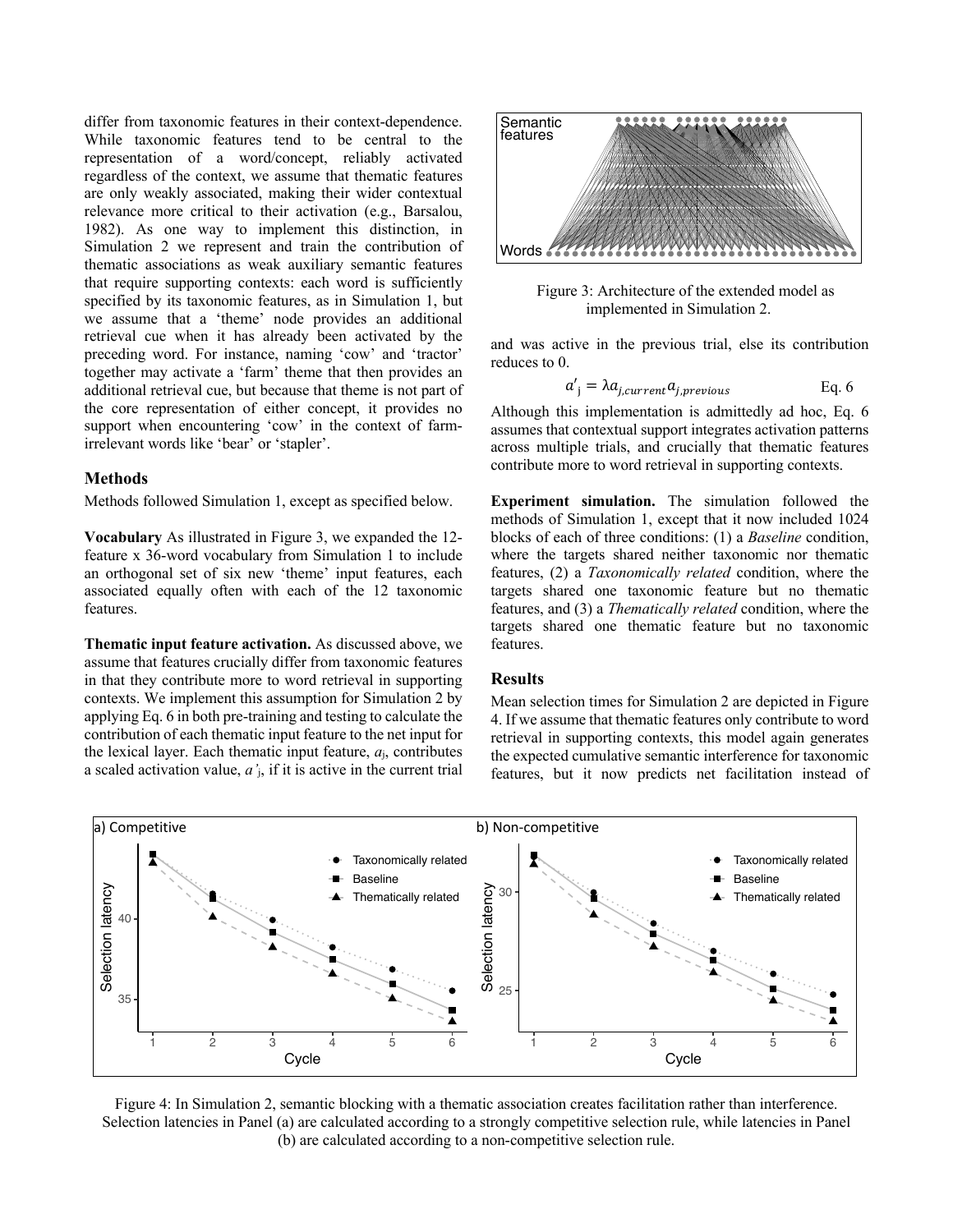interference for thematically related blocks. Importantly, the model yields the same pattern of results whether selection is competitive (Fig. 4a) or non-competitive (Fig. 4b).

# **Discussion**

Simulation 2 showed that taxonomically induced interference and thematically induced facilitation can be simultaneously captured within the same model. Is there something special about thematic associations that turns interference into facilitation? Not quite. The model applies the same incremental learning processes in thematically related blocks that it applies in the taxonomically related blocks, so both should have the same basis for *cumulative* semantic interference. The core reason for the thematic facilitation in Simulation 2 is the assumption that the contribution from thematic features is context-dependent: activating an extra semantic feature in supporting contexts means that the target word has more input in thematically related blocks because it receives activation from three features instead of two. It therefore predicts *net* thematic facilitation as a kind of fan effect (from the memory literature) or a semantic richness effect (e.g., Rabovsky, Schad, & Abdel Rahman, 2016).

Although behavioral studies tend not to report such robust thematic facilitation in blocked cyclic naming, this simulation captures two important features of their data. First, thematic associations *do* reliably produce less semantic interference than taxonomic associations, often resulting in null effects. Second, thematic associations *can* elicit faster responses than unrelated baseline conditions. While weaker interference might simply be attributed to weaker associations, the possibility of facilitation demands an opposing force, and the context-dependent activation of thematic features in Simulation 2 provides it. Moreover, by capturing both interference and facilitation, the model demonstrates a basis for interpolating between its states to address intermediate outcomes such as weak or null effects.

Importantly, although the polarity of the thematic effect has reversed from Simulation 1, the competitive and noncompetitive selection rules again yield equivalent results. In short, neither interference, nor facilitation, could distinguish between competitive and non-competitive mechanisms of lexical selection.

# **General Discussion**

Our simulations have examined the importance of (non)competitive lexical selection in extending taxonomic feature-based word production models to incorporate thematic associations. Two major results emerged. The first is that simple feature-based representations of thematic associations can capture the full gamut of theme-based effects in single-word production. Representing thematic features as equivalent to taxonomic features can produce the kind of theme-based interference that has sometimes been reported in blocked cyclic naming experiments (Abdel Rahman & Melinger, 2007). Representing thematic features as context-dependent auxiliary cues can instead produce theme-based facilitation, as we have seen in our own blocked

cyclic naming experiments and has often been shown in experiments utilizing picture-word interference. And by extension, the approach can account for intermediate results by assuming stochastic variation in the way that individuals represent and access specific features.

The second important result is that, within each simulation, the competitive and noncompetitive selection rules produced equivalent results. This finding clearly demonstrates that the assumption of behavioral interference and facilitation mapping directly on to competitive and non-competitive mechanisms of lexical selection is false. The presence or absence of competition in the selection mechanism is neither necessary nor sufficient to explain the existence or polarity of these effects.

Collectively, these results show that behavioral interference and facilitation as a function of semantic similarity have more to do with how semantic knowledge is mapped on to the lexical items, as opposed to the details of lexical selection. Our second simulation is a step in formalizing this view: while classical accounts of knowledge representations assumed objects and concepts to have stable representations, contemporary behavioral and neuroimaging evidence has shifted this view in favor of context-dependent representations (see Yee & Thompson-Schill, 2016, for a review). Naturally, the features most dependent on context are thematic features, i.e., those that determine the association between an item and other items under specific themes. In contrast, taxonomic features are relatively stable across contexts. Simulation 2 in this paper implements this logic and demonstrates that it is sufficient to explain the patterns of behavior observed when speakers name pictures with different kinds of semantic relations. This general approach can easily be extended to test how emphasizing certain features or probabilistically manipulating a set of features can shift the balance between interference and facilitation, which we recommend as a future direction.

As for whether lexical selection is competitive or not, we have provided unambiguous evidence that the question cannot be addressed by appealing to behavioral interference or facilitation. There is of course a wide range of possible algorithms for competitive selection, including the possibility that the system could shift between competitive and noncompetitive states in response to task goals (Nozari & Hepner, 2019). We have aimed to implement and assess *representative* forms of the algorithms, because our goal here has not been to identify the precise form of the selection process. Instead, our main point is that the empirical evidence does not warrant a strong commitment to a selection process that is definitely competitive or non-competitive, so although the process of computational modelling may require a researcher to tentatively assume *some* specific form, language production theories that strongly depend on such specific properties of a selection algorithm are built on shaky ground.